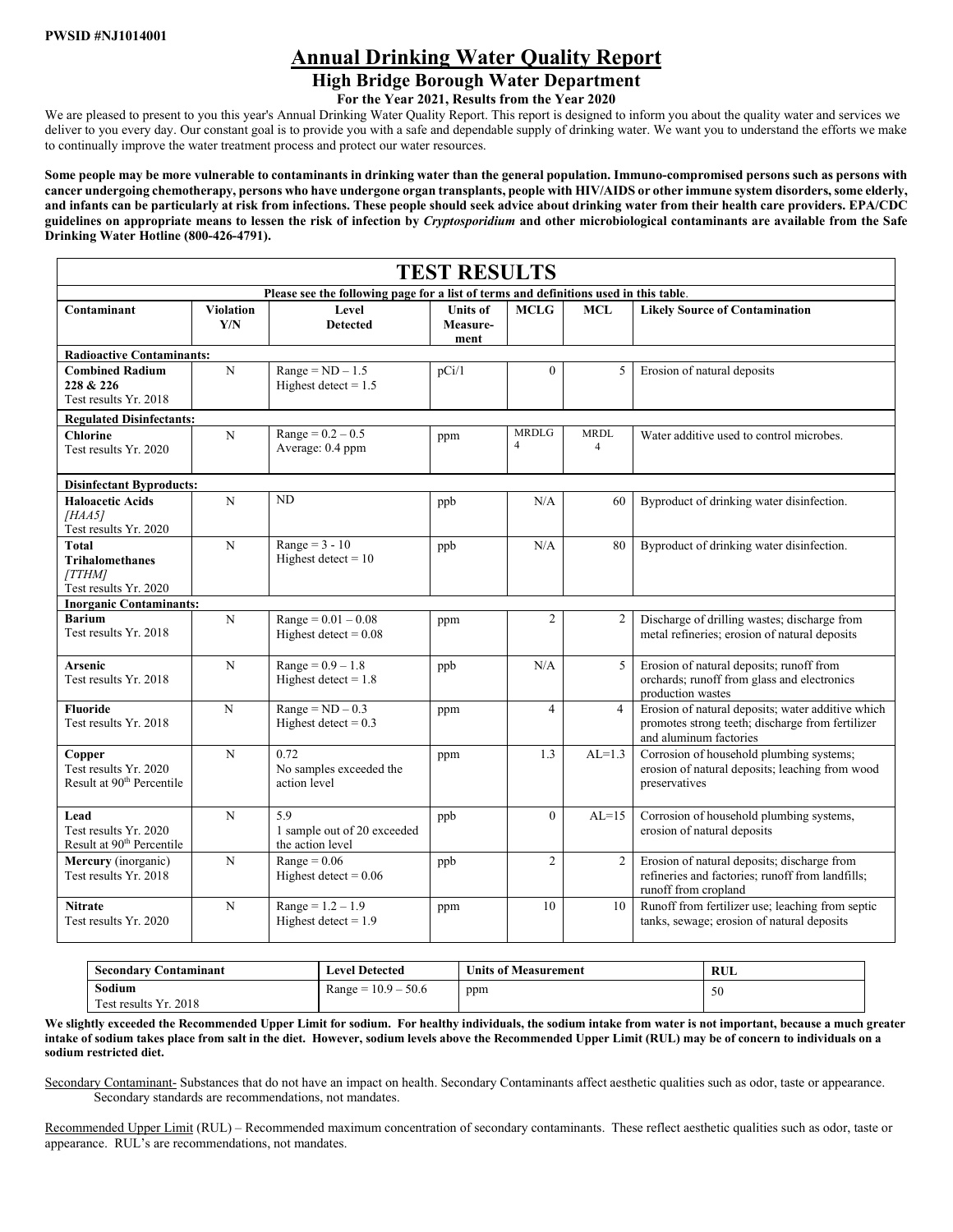Our water supply comes from five wells. The Fairview Wellfield consists of Wells #'s2, 3, 4 and 5 which draw groundwater from a fractured gneiss aquifer, and range in depth from 230 to 330 feet. The Grayrock Well; Well #8, draws groundwater from a limestone aquifer and is 115 feet deep.

The High Bridge Borough Water Department routinely monitors for contaminants in your drinking water according to Federal and State laws. This table shows the results of our monitoring for the period of January  $1<sup>st</sup>$  to December  $31<sup>st</sup>$ , 2020. The State allows us to monitor for some contaminants less than once per year because the concentrations of these contaminants do not change frequently. Some of the data listed, though representative, is more than one year old.

**Definitions** - In the "Test Results" table you may some terms and abbreviations you might not be familiar with. To help you better understand these terms we've provided the following definitions:

Non-Detects (ND) - laboratory analysis indicates that the constituent is not present.

Parts per million (ppm) or Milligrams per liter (mg/l) - one part per million corresponds to one minute in two years or a single penny in \$10,000. Parts per billion (ppb) or Micrograms per liter - one part per billion corresponds to one minute in 2,000 years, or a single penny in \$10,000,000. Parts per trillion (ppt) or nanogram per liter - one part per trillion corresponds to one minute in 20,000 years, or a single penny in \$100,000,000. Picocuries per liter (pCi/L) - Picocuries per liter is a measure of the radioactivity in water.

Action Level (AL) - the concentration of a contaminant which, if exceeded, triggers treatment or other requirements which a water system must follow. Maximum Contaminant Level - The "Maximum Allowed" (MCL) is the highest level of a contaminant that is allowed in drinking water. MCLs are set as close to the MCLGs as feasible using the best available treatment technology.

Maximum Contaminant Level Goal -The "Goal"(MCLG) is the level of a contaminant in drinking water below which there is no known or expected risk to health. MCLGs allow for a margin of safety.

Maximum Residual Disinfectant Level (MRDL) - The highest level of a disinfectant allowed in drinking water. There is convincing evidence that addition of a disinfectant is necessary for control of microbial contaminants.

Maximum Residual Disinfectant Level Goal (MRDLG): -The level of a drinking water disinfectant, below which there is no known or expected risk to health. MRDLGs do not reflect the benefits of the use of disinfectants to control microbial contamination.

**Lead:** If present, elevated levels of lead can cause serious health problems, especially for pregnant women and young children. Lead in drinking water is primarily from materials and components associated with service lines and home plumbing. The High Bridge Borough Water Department is responsible for providing high quality drinking water, but cannot control the variety of materials used in plumbing components. When your water has been sitting for several hours, you can minimize the potential for lead exposure by flushing your tap for 30 second to 2 minutes before using water for drinking and cooking. If you are concerned about lead in your water, you may wish to have your water tested. Information on lead in drinking water, testing methods, and steps you can take to minimize exposure is available from the Safe Drinking Water hotline or at http:www.epa.gov/safewater/lead.

Water Sources and Contaminants - The sources of drinking water (both tap water and bottled water) include rivers, lakes, streams, ponds reservoirs, springs, and wells. As water travels over the surface of the land or through the ground, it dissolves naturally occurring minerals and, in some cases, radioactive material, and can pick up substances resulting from the presence of animals or from human activity.

Contaminants that may be present in source water include:

- Microbial contaminants, such as viruses and bacteria, which may come from sewage treatment plants, septic systems, agricultural livestock operations, and wildlife.
- Inorganic contaminants, such as salts and metals, which can be naturally-occurring or result from urban storm water runoff, industrial or domestic wastewater discharges, oil and gas projection, mining, or farming.
- Pesticides and herbicides, which may come from a variety of sources such as agriculture, urban storm water runoff, and residential uses.
- Organic chemical contaminants, including synthetic and volatile organic chemicals, which are byproducts of industrial processes and petroleum production, and can, also come from gas stations, urban storm water runoff, and septic systems.
- Radioactive contaminants which can be naturally occurring or be the result of oil and gas production and mining activities.

In order to ensure that tap water is safe to drink, EPA prescribes regulations which limit the amount of certain contaminants in water provided by public water systems. Food and Drug Administration regulations establish limits for contaminants in bottled water, which must provide the same protection for public health.

Drinking water, including bottled water, may reasonably be expected to contain at least small amounts of some contaminants. The presence of contaminants does not necessarily indicate that the water poses a health risk. More information about contaminants and potential health effects can be obtained by calling the Environmental Protection Agency's Safe Drinking Water Hotline at 1-800-426-4791.

**Monitoring Waivers** - The Safe Drinking Water Act regulations allow monitoring waivers to reduce or eliminate the monitoring requirements for asbestos, volatile organic chemicals and synthetic organic chemicals. The High Bridge Borough Water Department received monitoring waivers for asbestos and synthetic organic chemicals (pesticides).

**Source Water Assessment -** The New Jersey Department of Environmental Protection (NJDEP) has completed and issued a Source Water Assessment Report and Summary for our water system, which is available at [www.state.nj.us/dep/swap](http://www.state.nj.us/dep/swap) or by contacting NJDEP's Bureau of Safe Drinking Water at (609) 292-5550. You may also contact the High Bridge Water Department to obtain information regarding the Source Water Assessment Program. Our water system's Source Water Assessment Summary Report is included.

The table illustrates the susceptibility ratings for the seven contaminant categories (and radon) for each source in the system. The table provides the number of wells that rated high (H), medium (M), or low (L) for each contaminant category. For susceptibility ratings of purchased water, refer to the specific water system's source water assessment report.

The seven contaminant categories are defined after the table. DEP considered all surface water highly susceptible to pathogens, therefore all intakes received a high rating for the pathogen category. For the purpose of the Source Water Assessment Program, radionuclides are more of a concern for ground water than surface water. As a result, surface water intakes' susceptibility to radionuclides was not determined and they all received a low rating.